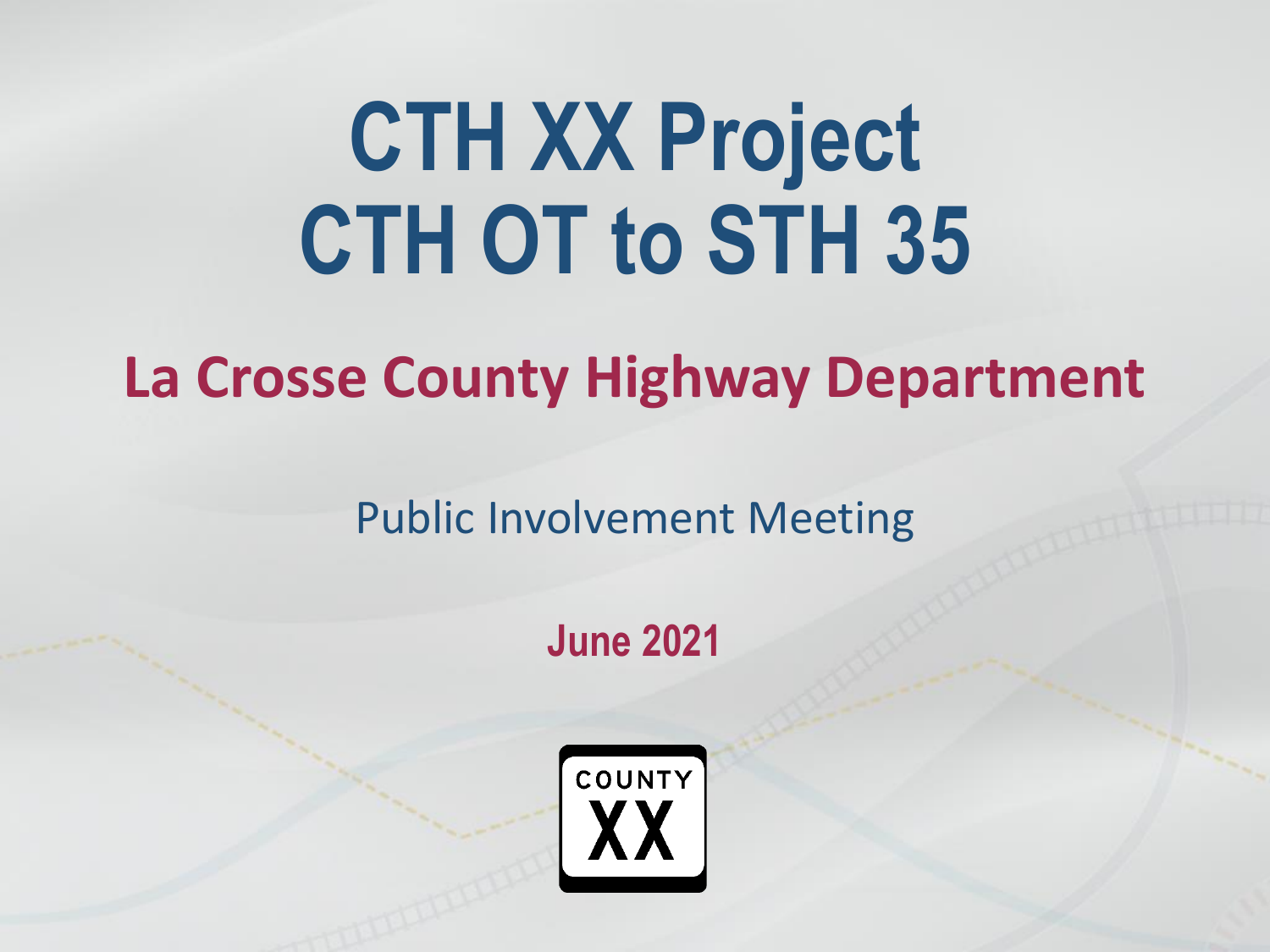### **Who can I talk with about the project?**

• **Ron Chamberlain**

rchamberlain@lacrossecounty.org (608) 786-3810

• **Joe Langeberg**

jlangeberg@lacrossecounty.org (608) 786-3817

• **Scott Whitsett, PE**

scott.whitsett@jewellassoc.com (608) 588-7484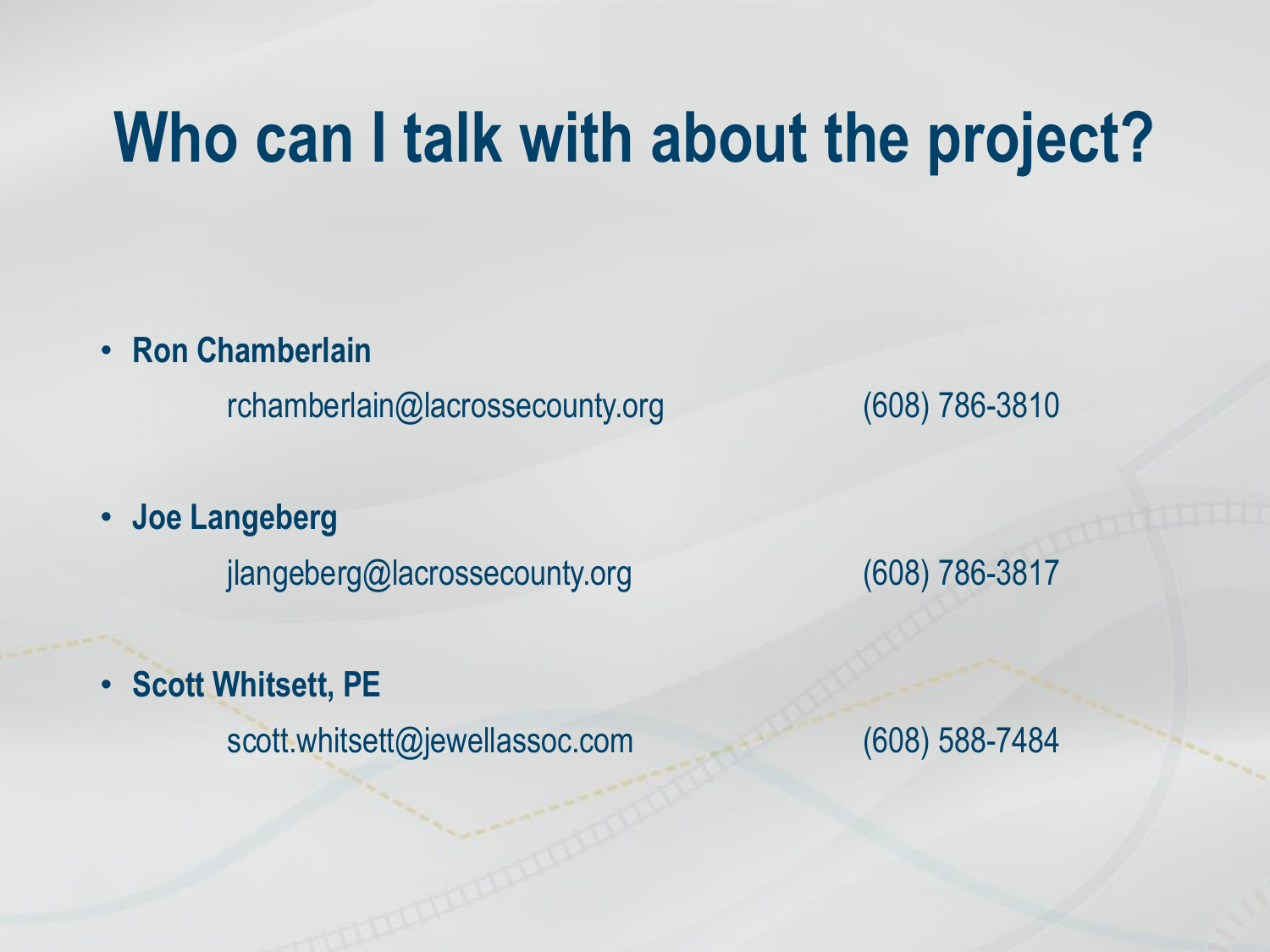### **Presentation Agenda**

- Project Limits
- Project Purpose & Need
- Design Overview
- Recent Activities
- Upcoming Schedule
- Contact Information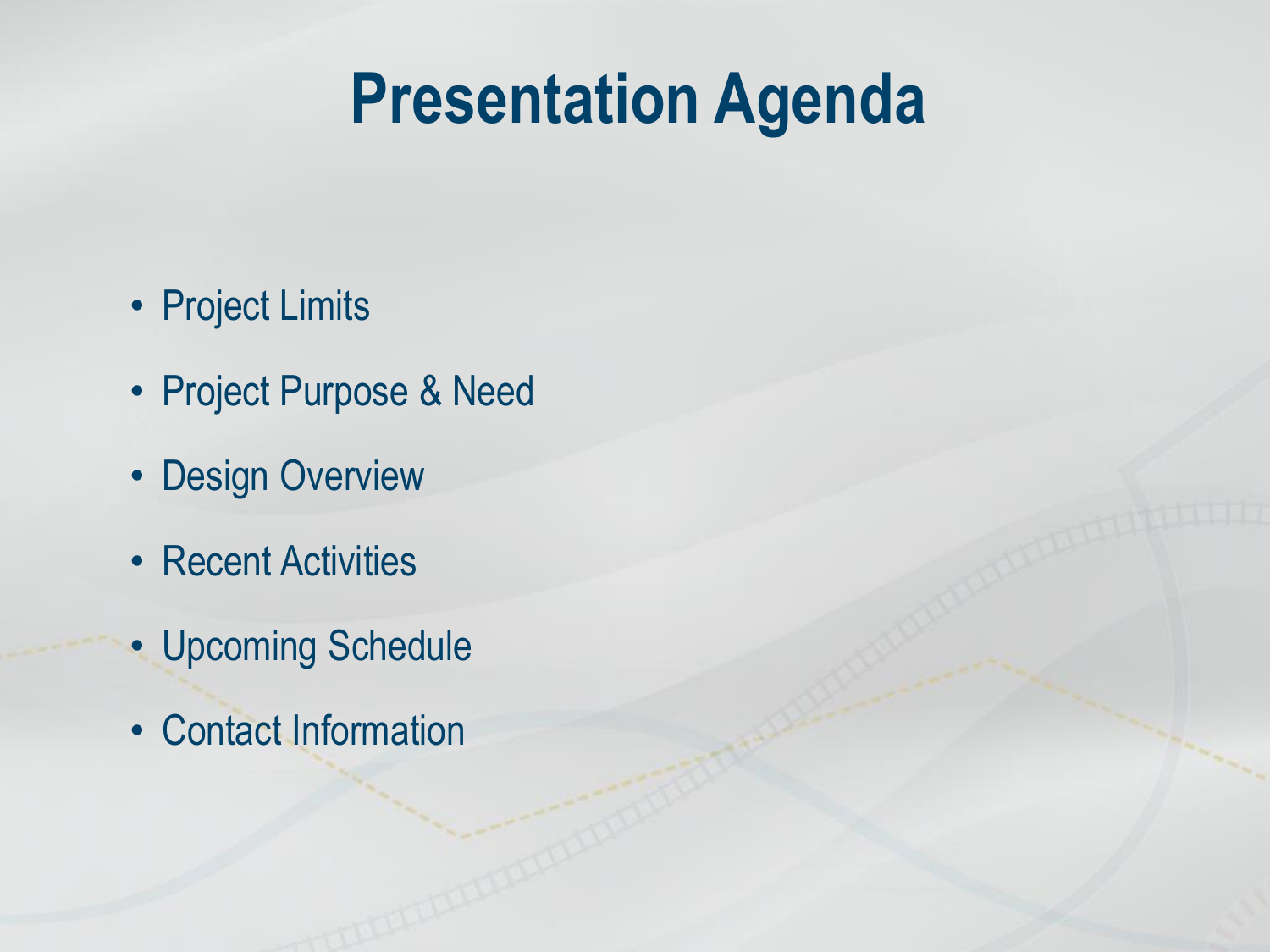### **What are the project limits?**

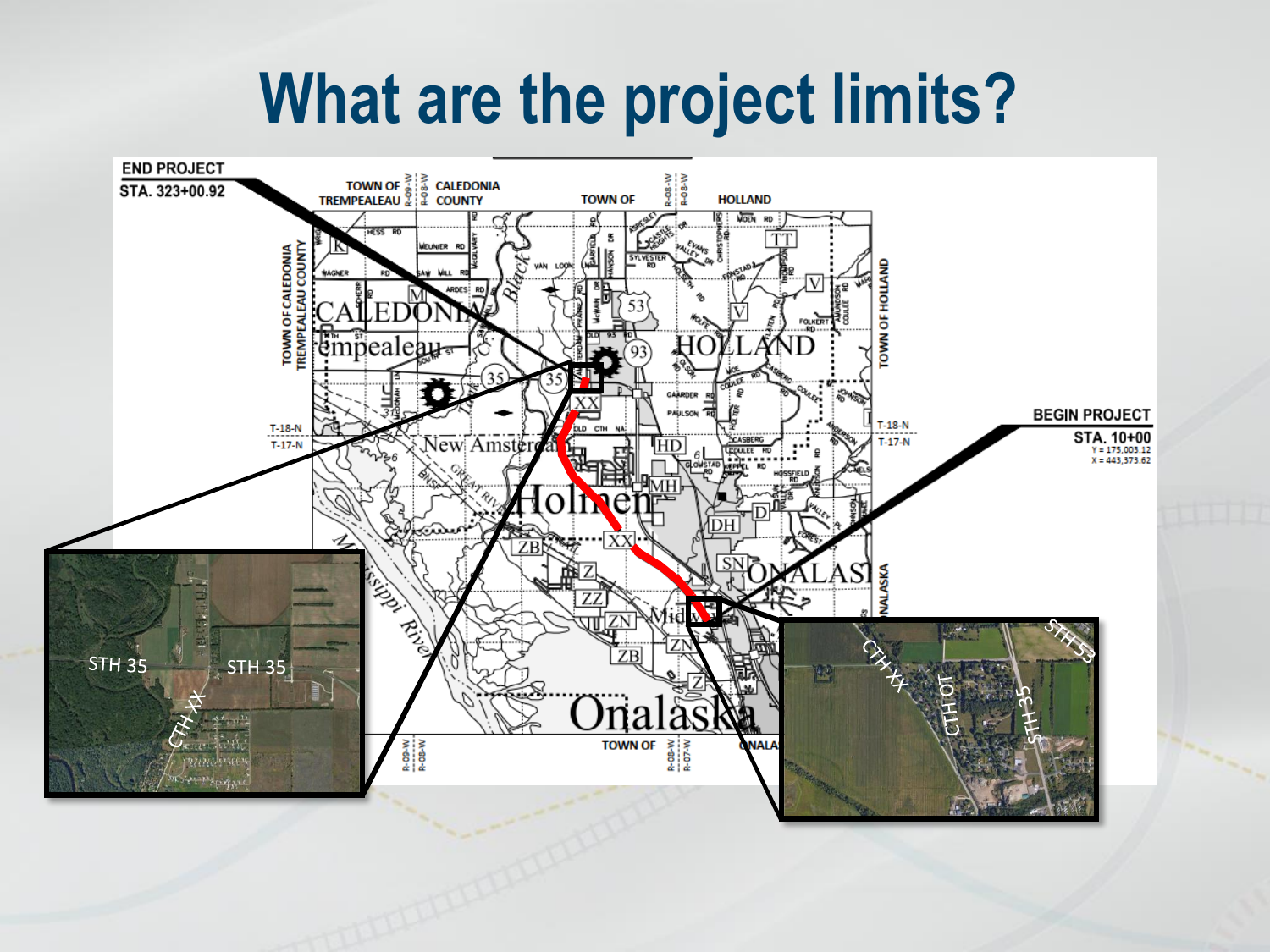## **Why do we need this project? Pavement Deterioration**





#### Alligator & Block Cracking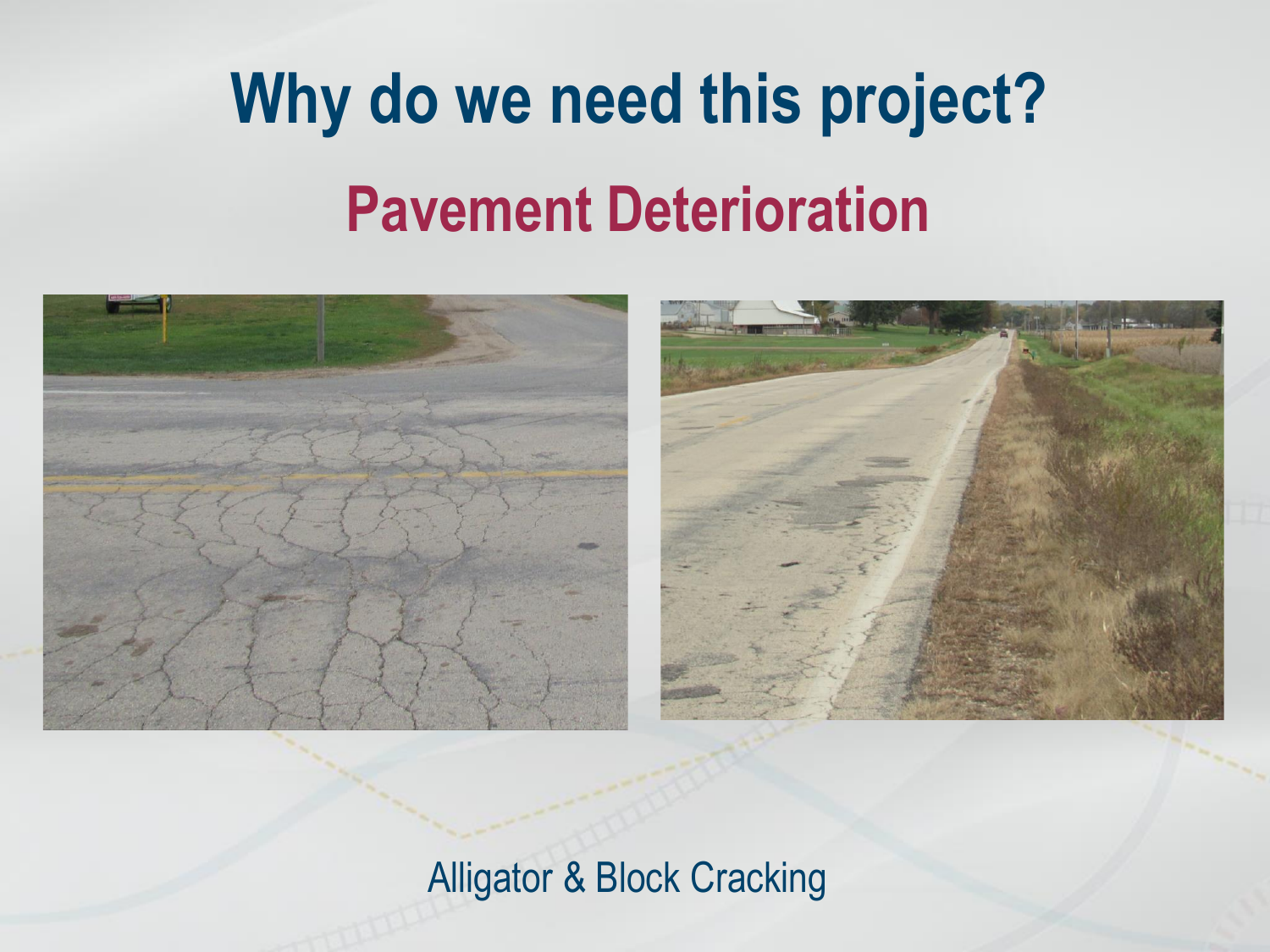## **Why do we need this project? Poor Geometry**



#### CTH XX & CTH OT Intersection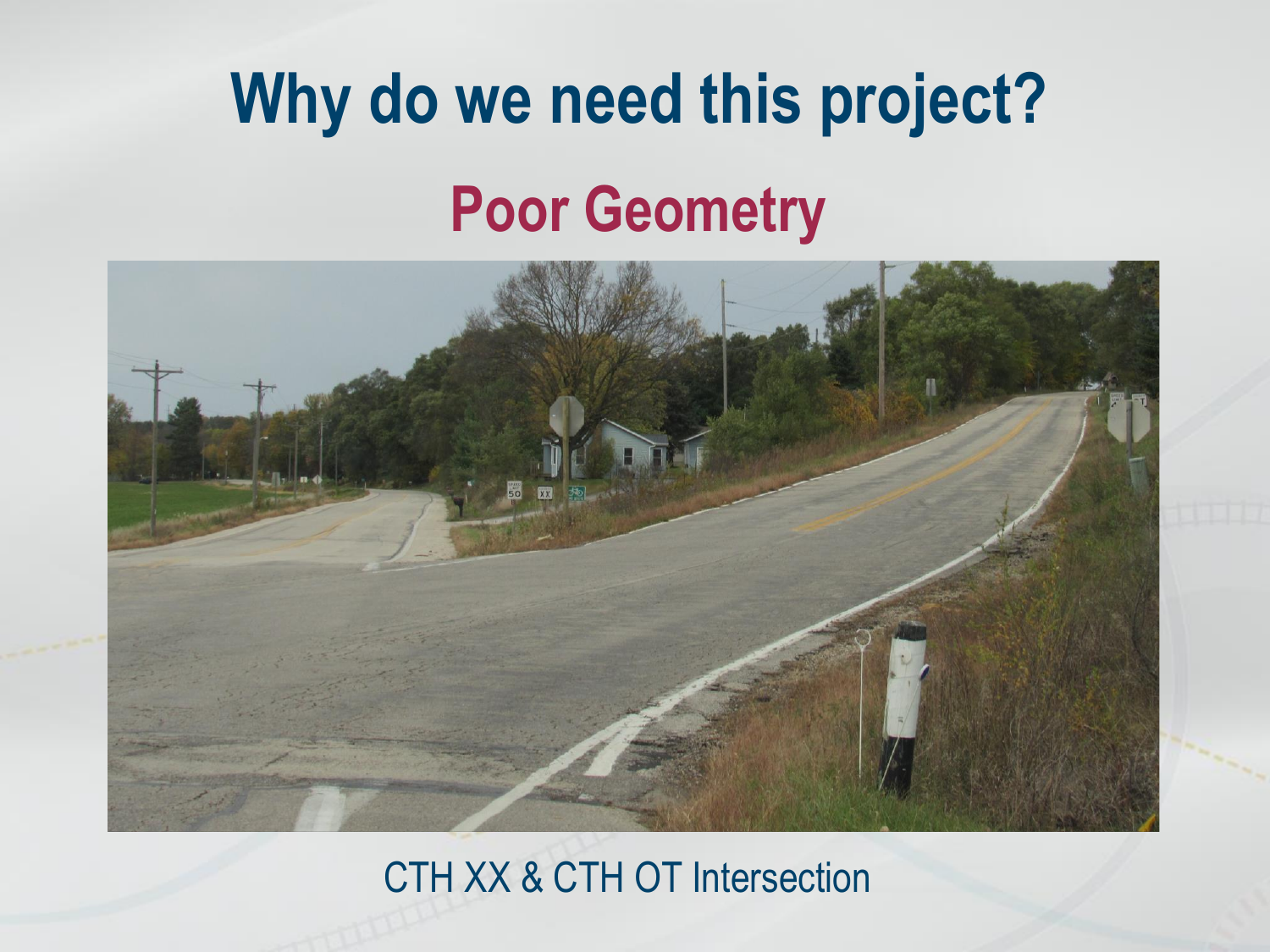### **What improvements are proposed? Design Overview**

- Pavement
	- Pulverize and Relay  $-5\frac{1}{2}$  inches
	- Base Aggregate Dense 3 inches
	- Paving 6 inches
- Widened paved shoulder (0 4-foot to 5-foot)
- New shoulder aggregate
- Pavement markings

#### Typical Section – CTH XX

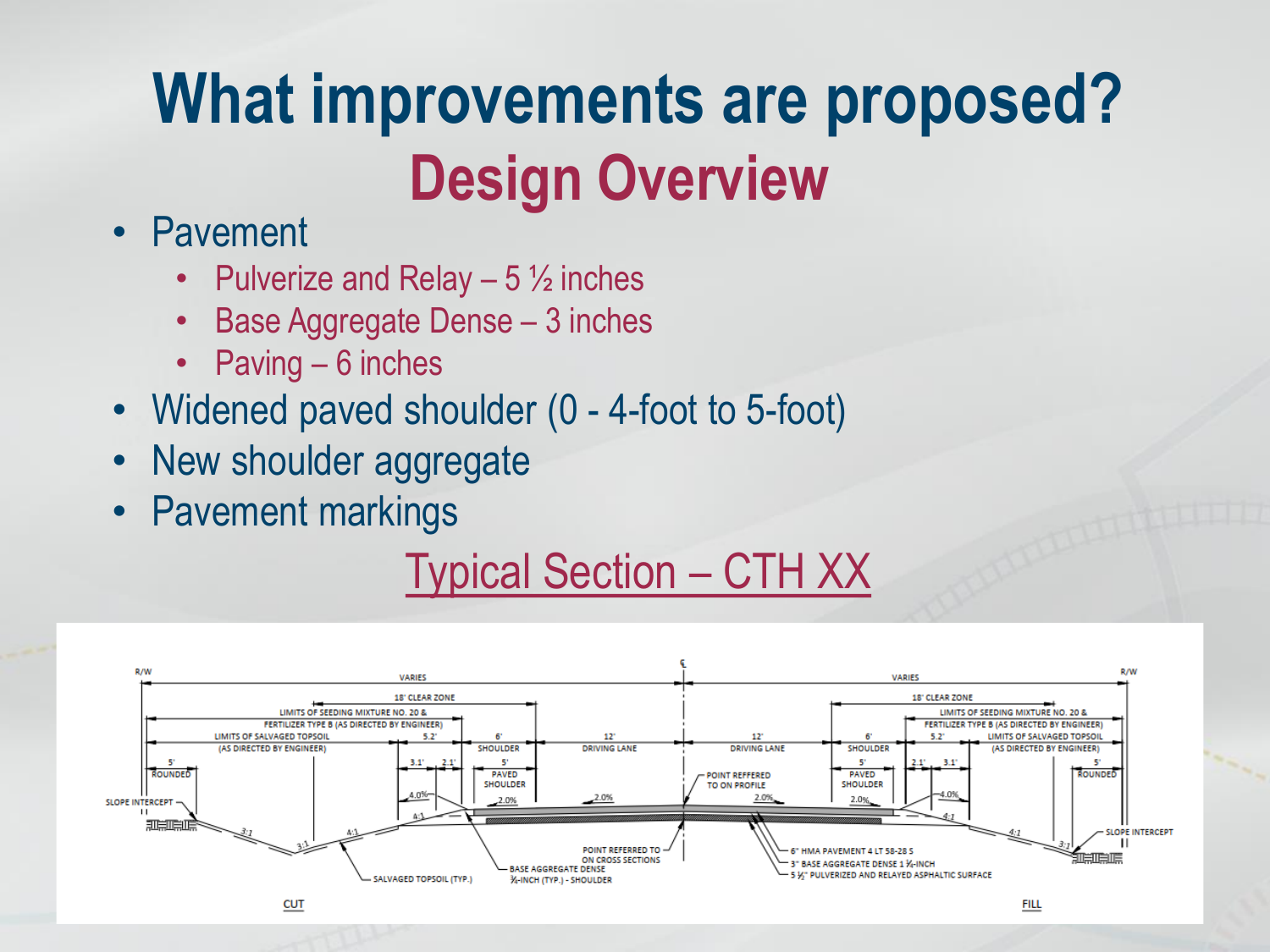### **Recent Activity**

#### • 2020/2021

- Survey completed
- Initial agency coordination completed
- Preliminary plans completed
- Draft environmental report completed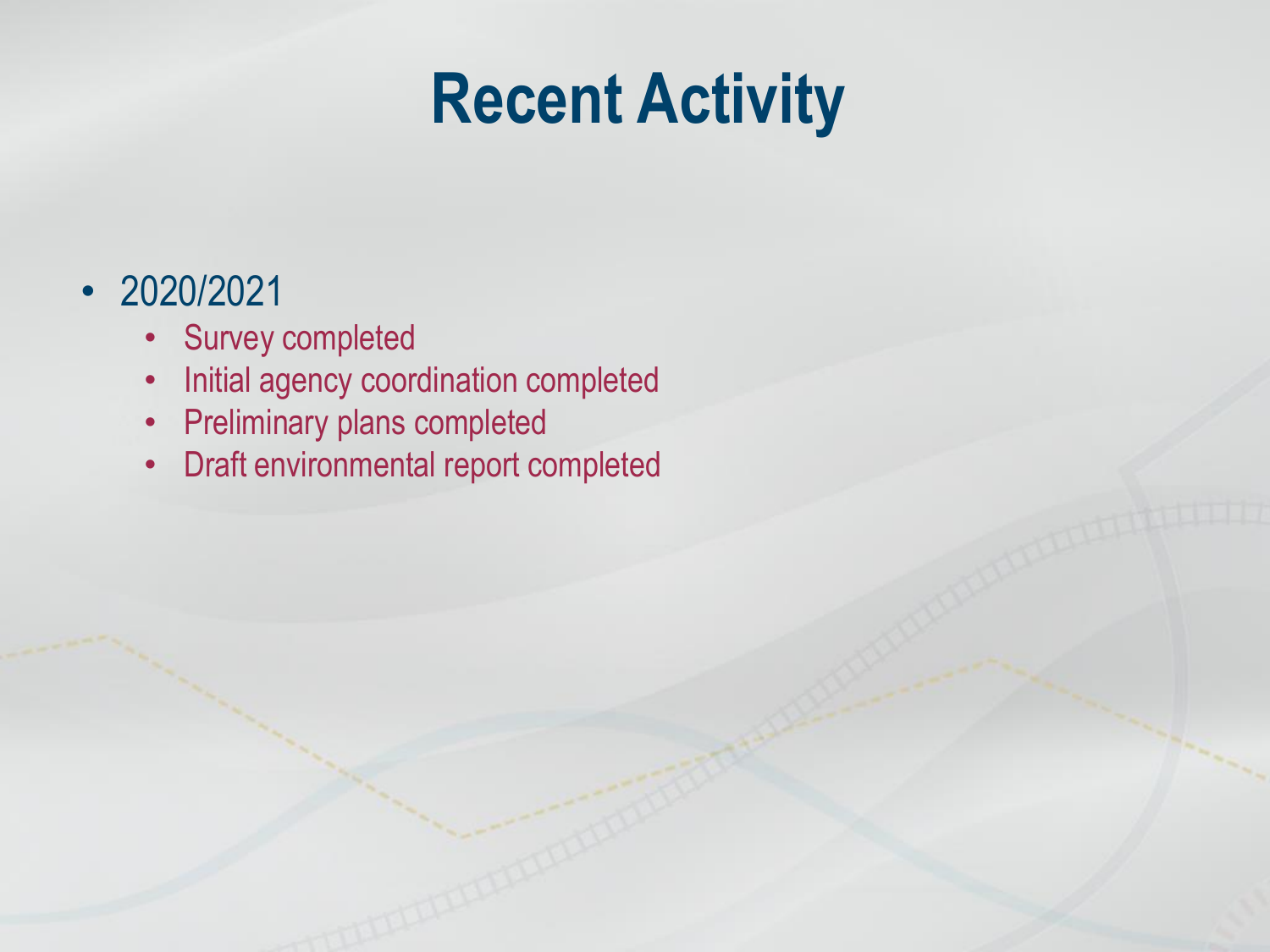### **What is next?**

- Final Environmental Report Summer 2021
- Final Plans Fall 2021
- 

• Construction Summer 2023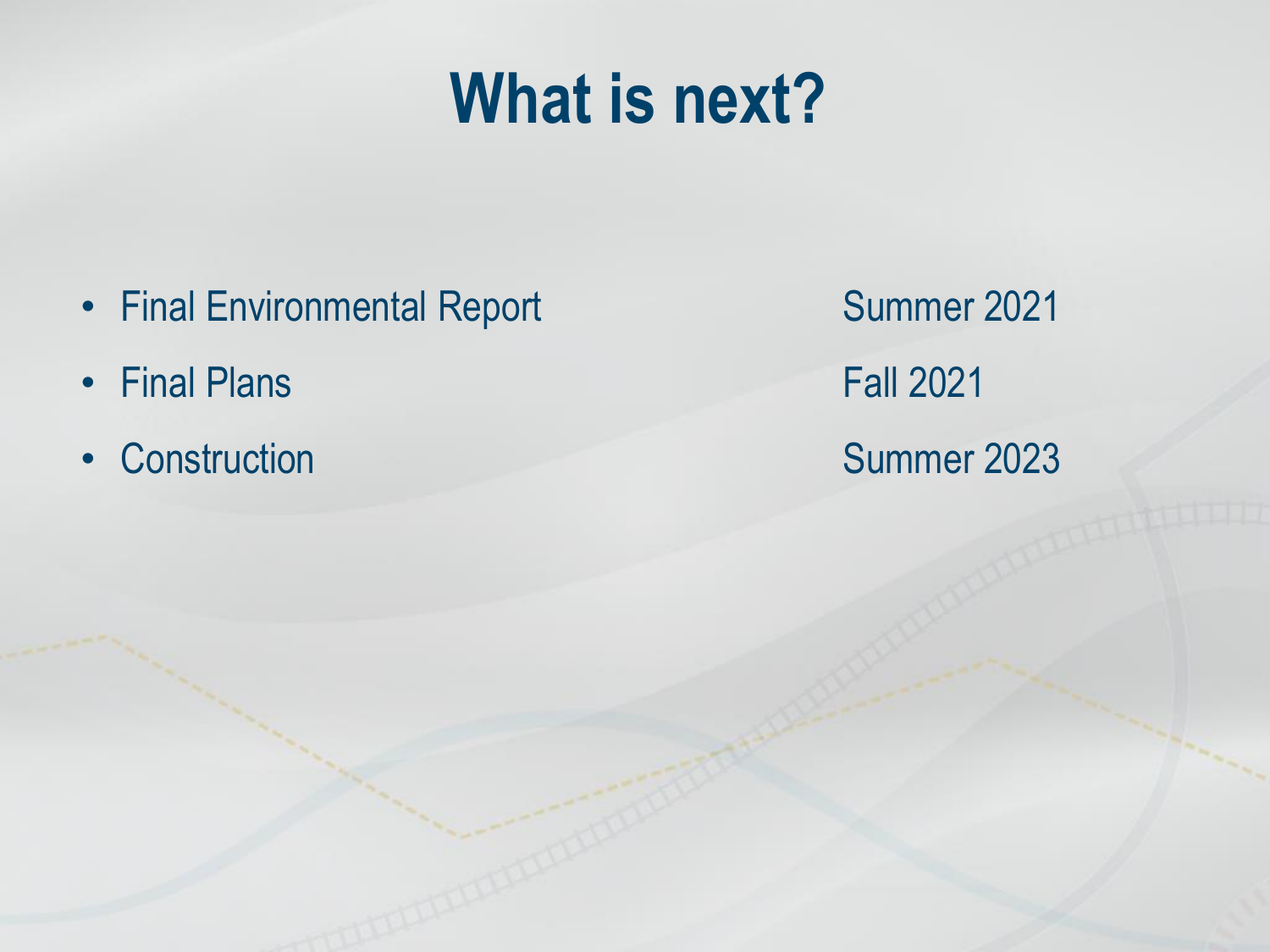# **Thank you for your time**

If you have any comments, questions, or concerns please send us an email, give us a call, or send us mail at **560 Sunrise Drive, Spring Green, WI 53588**